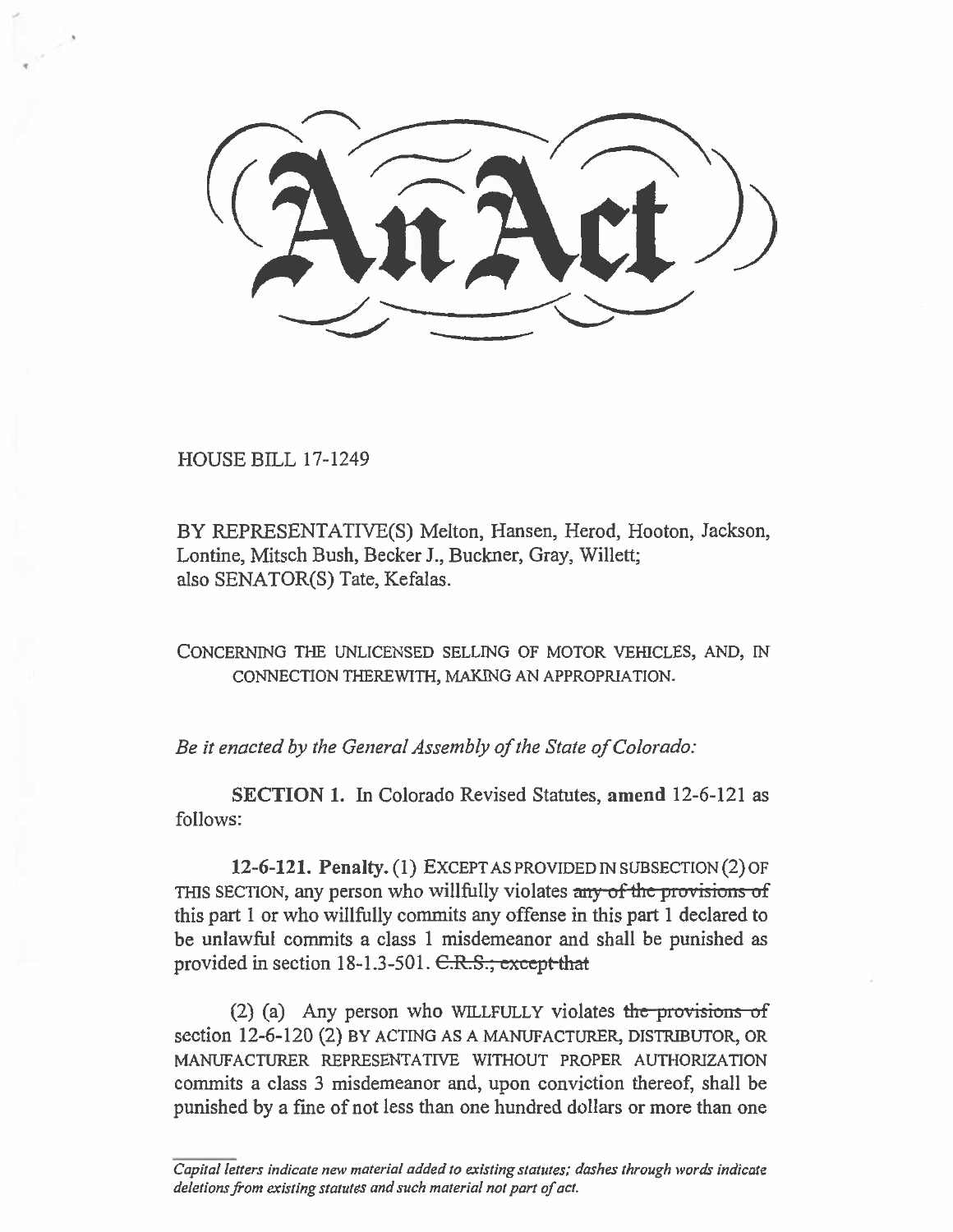thousand dollars for each separate offense; except that, if the violator is a corporation, the fine shall be not less than five hundred dollars or more than two thousand five hundred dollars for each separate offense. A second conviction shall be punished by a fine of two thousand five hundred dollars.

(b) ANY PERSON WHO WILLFULLY VIOLATES SECTION 12-6-120 (2) BY ACTING AS A MOTOR VEHICLE DEALER, WHOLESALER, USED MOTOR VEHICLE DEALER, BUYER AGENT, WHOLESALE MOTOR VEHICLE AUCTION DEALER, OR MOTOR VEHICLE SALESPERSON WITHOUT PROPER AUTHORIZATION COMMITS A CLASS 3 MISDEMEANOR AND, UPON CONVICTION THEREOF, SHALL BE PUNISHED BY A FINE OF NOT LESS THAN ONE THOUSAND DOLLARS AND A PENALTY OF TWENTY-FIVE HOURS OF USEFUL PUBLIC SERVICE, NEITHER OF WHICH THE COURT MAY SUSPEND, FOR EACH SEPARATE OFFENSE; EXCEPT THAT, IF THE VIOLATOR IS A CORPORATION, THE CORPORATION SHALL BE PUNISHED BY A FINE OF NOT LESS THAN FIVE THOUSAND DOLLARS NOR MORE THAN TWENTY-FIVE THOUSAND DOLLARS FOR EACH SEPARATE OFFENSE. A SECOND CONVICTION FOR AN INDIVIDUAL SHALL BE PUNISHED BY A FINE OF NOT LESS THAN FIVE THOUSAND DOLLARS NOR MORE THAN TWENTY-FIVE THOUSAND DOLLARS FOR EACH SEPARATE OFFENSE, WHICH THE COURT MAY NOT SUSPEND.

**SECTION 2. In** Colorado Revised Statutes, 12-6-120, **amend** (2) as follows:

**12-6-120. Unlawful acts.** (2) It is unlawful for any person to act as a motor vehicle dealer, manufacturer, distributor, wholesaler, manufacturer representative, used motor vehicle dealer, buyer agent, wholesale motor vehicle auction dealer, or motor vehicle salesperson unless such person has been duly licensed under the provisions of this part 1, except for:

(a) Persons exempt from licensure as a manufacturer pursuant to section 12-6-102 (11); however, such persons shall comply with all other applicable requirements for manufacturers, including, but not limited to, those pertaining to vehicle identification numbers and manufacturers' statements of origin; AND

(b) BUSINESS OWNERS SELLING A VEHICLE IF THE VEHICLE HAS BEEN OWNED FOR MORE THAN ONE YEAR, THE VEHICLE HAS BEEN USED

PAGE 2-HOUSE BILL 17-1249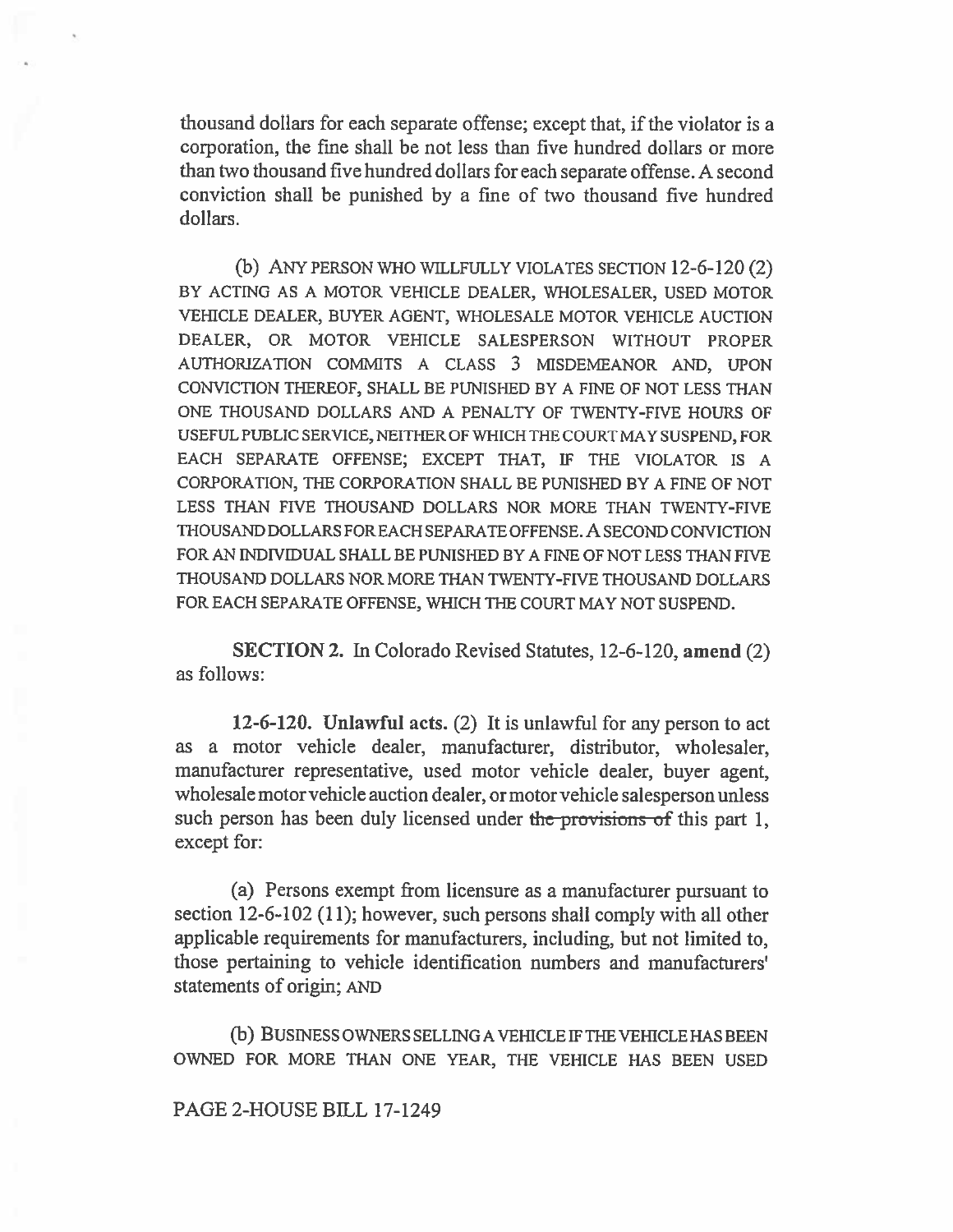EXCLUSIVELY FOR BUSINESS PURPOSES, THE VEHICLE IS TITLED IN THE NAME OF THE BUSINESS, ALL APPLICABLE TAXES RELATED TO THE VEHICLE HAVE BEEN PAID, AND THE TOTAL NUMBER OF VEHICLES SOLD BY A BUSINESS OWNER OVER A TWO-YEAR PERIOD DOES NOT EXCEED TWENTY VEHICLES.

**SECTION 3. In Colorado Revised Statutes, amend 12-6-121.5 as follows:** 

**12-6-121.5. Fines - disposition - unlicensed sales. \*any** OF ANY **fine collected for a violation of section 12-6-120 (2),** HALF **shall be**  awarded to the law enforcement agency which THAT investigated and **issued the citation for said** THE **violation** AND HALF SHALL BE CREDITED TO THE AUTO DEALERS LICENSE FUND CREATED IN SECTION **12-6-123.** 

**SECTION 4. In Colorado Revised Statutes, 12-6-123, amend (1) introductory portion; and add (1)(d) as follows:** 

**12-6-123. Disposition of fees - auto dealers license fund creation.** (1) All moneys MONEY received under this part 1, except fines **awarded pursuant to section 12-6-121.5, shall be deposited with the state treasurer by the department of revenue, subject to the provisions of section 24-35-101, C.R.S., together with a detailed statement of such receipts, and such funds deposited with the state treasurer shall constitute a fund to be known as the auto dealers license fund, which fund is hereby created and which shall be used under the direction of the board in the following manner:** 

**(d)** TO ENFORCE SECTION **12-6-120 (2).** 

**SECTION 5. In Colorado Revised Statutes, amend 12-6-527 as follows:** 

**12-6-527. Penalty. (1)** EXCEPT AS PROVIDED IN SUBSECTION **(2)** OF THIS SECTION, **a person who willfully violates this part 5 commits a class 1 misdemeanor and shall be punished as provided in section 18-1.3-501. C.R.S.; except that** 

**(2) (a) A person who** WILLFULLY **violates section 12-6-523 (2)** BY ACTING AS A POWERSPORTS VEHICLE MANUFACTURER, POWERSPORTS VEHICLE DISTRIBUTOR, OR POWERSPORTS VEHICLE MANUFACTURER

**PAGE 3-HOUSE BILL 17-1249**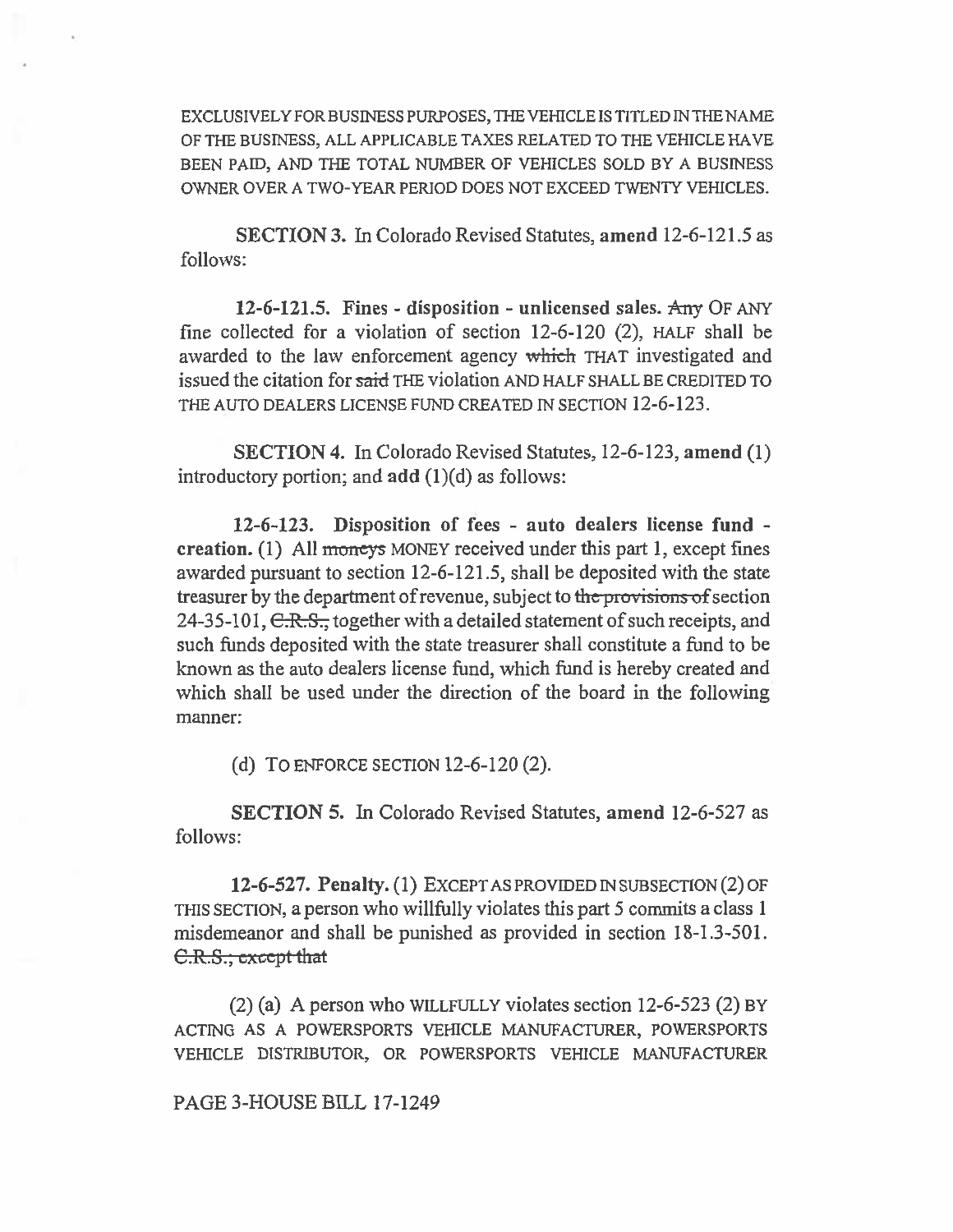REPRESENTATIVE WITHOUT PROPER AUTHORIZATION commits a class 3 misdemeanor and, upon conviction thereof, shall be punished by a fine of not less than one hundred dollars nor more than one thousand dollars for each separate offense, or if the violator is a corporation, the fine shall be not less than five hundred dollars nor more than two thousand five hundred dollars for each separate offense. A second conviction shall be punished by a fine of two thousand five hundred dollars.

(b) A PERSON WHO WILLFULLY VIOLATES SECTION 12-6-523 (2) BY ACTING AS A WHOLESALER, POWERSPORTS VEHICLE DEALER, USED POWERSPORTS VEHICLE DEALER, OR POWERSPORTS VEHICLE SALESPERSON WITHOUT PROPER AUTHORIZATION COMMITS A CLASS 3 MISDEMEANOR AND, UPON CONVICTION THEREOF, SHALL BE PUNISHED BY A FINE OF NOT LESS THAN ONE THOUSAND DOLLARS AND A PENALTY OF TWENTY-FIVE HOURS OF USEFUL PUBLIC SERVICE, NEITHER OF WHICH THE COURT MAY SUSPEND, FOR EACH SEPARATE OFFENSE; EXCEPT THAT, IF THE VIOLATOR IS A CORPORATION, THE CORPORATION SHALL BE PUNISHED BY A FINE OF NOT LESS THAN FIVE THOUSAND DOLLARS NOR MORE THAN TWENTY-FIVE THOUSAND DOLLARS FOR EACH SEPARATE OFFENSE. A SECOND CONVICTION FOR AN INDIVIDUAL SHALL BE PUNISHED BY A FINE OF NOT LESS THAN FIVE THOUSAND DOLLARS NOR MORE THAN TWENTY-FIVE THOUSAND DOLLARS FOR EACH SEPARATE OFFENSE, WHICH THE COURT MAY NOT SUSPEND.

**SECTION 6. Appropriation.** For the 2017-18 state fiscal year, \$8,000 is appropriated to the department of revenue. This appropriation is from the auto dealers license fund created in section 12-6-123 (1), C.R.S. To implement this act, the department may use this appropriation for tax administration IT system (GenTax) support.

**SECTION** 7. **Act subject to petition - effective date applicability.** (1) This act takes effect at 12:01 a.m. on the day following the expiration of the ninety-day period after final adjournment of the general assembly (August 9, 2017, if adjournment sine die is on May 10, 2017); except that, if a referendum petition is filed pursuant to section 1(3) of article V of the state constitution against this act or an item, section, or part of this act within such period, then the act, item, section, or part will not take effect unless approved by the people at the general election to be held in November 2018 and, in such case, will take effect on the date of the official declaration of the vote thereon by the governor.

## PAGE 4-HOUSE BILL 17-1249